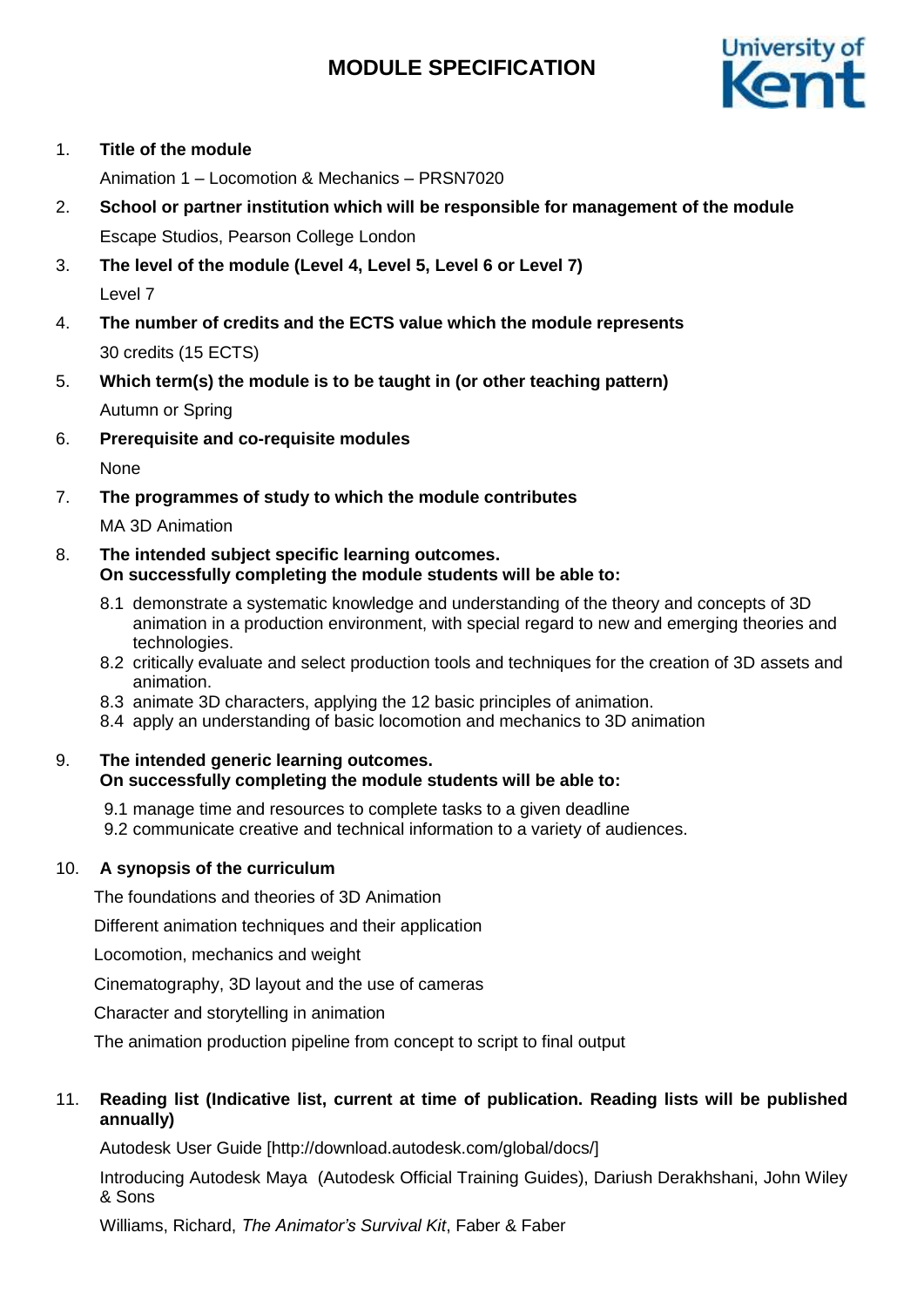# **MODULE SPECIFICATION**



Blair, Preston, *Cartoon Animation*, Walter Foster Publishing 1994 Goldberg, Eric, *Character Animation Crash Course*, Silman-James Press, 2008 Escape Studios Animation Library: [http://lib-guides.pearsoncollegelondon.ac.uk](https://urldefense.proofpoint.com/v2/url?u=http-3A__lib-2Dguides.pearsoncollegelondon.ac.uk&d=DwMFaQ&c=0YLnzTkWOdJlub_y7qAx8Q&r=SpDSvozb703YwkXZ2yDQYI1lZ4AMWS_xY3tIzXhDKRM&m=Wo7EOP_-8zVCHZXwF_I5sDe9ZB-grFmVDA3TdcQblIY&s=WU9Q4fPopBQT9LD44xKhkKjXmHBxHntpfyVFWcTzTk8&e=)

## 12. **Learning and teaching methods**

Students undertake direct instruction from tutors with relevant industry experience in a studio environment to introduce theory and practice. Practice and practical work is supervised by tutors and supported by studio assistants. Additional materials and support is provided through the Virtual Learning Environment (VLE).

Tutor-led studio sessions: 135 hours

Studio assistant supported practice: 45 hours

Directed study: 120 hours

#### 13. **Assessment methods**

13.1 Main assessment methods

Coursework 60%

This is a practical project involving the animation of 3D characters. (LO 8.1, 8.2, 8.3, 8.4, 9.1)

Reflective Log (website or blog) (approx. 3000 words) 30% (LO 8.1, 8.2, 9.1)

Individual Presentation (10-15 minutes) 10% (LO 8.1, 8.2, 8.3, 8.4, 9.2)

13.2 Reassessment methods

## 14. **Map of module learning outcomes (sections 8 & 9) to learning and teaching methods (section12) and methods of assessment (section 13)**

| <b>Module learning outcome</b>      |                           | 8.1 | 8.2 | 8.3     | 8.4     | 9.1 | 9.2 |
|-------------------------------------|---------------------------|-----|-----|---------|---------|-----|-----|
| Learning/ teaching method           | <b>Hours</b><br>allocated |     |     |         |         |     |     |
| Tutor-led studio sessions           | 135                       | X   | X   | X       | $\sf X$ |     |     |
| Studio assistant supported practice | 45                        |     | X   | X       | $\sf X$ |     |     |
| <b>Directed Study</b>               | 120                       | X   | X   | $\sf X$ | X       | X   | X   |
| <b>Assessment method</b>            |                           |     |     |         |         |     |     |
| <b>Coursework</b>                   |                           | X   | X   | X       | X       | X   |     |
| <b>Reflective Log</b>               |                           | X   | X   |         |         | X   |     |
| <b>Presentation</b>                 |                           | X   | X   |         |         |     | Х   |

## 15. **Inclusive module design**

The Collaborative Partner recognises and has embedded the expectations of current disability equality legislation, and supports students with a declared disability or special educational need in its teaching. Within this module we will make reasonable adjustments wherever necessary, including additional or substitute materials, teaching modes or assessment methods for students who have declared and discussed their learning support needs. Arrangements for students with